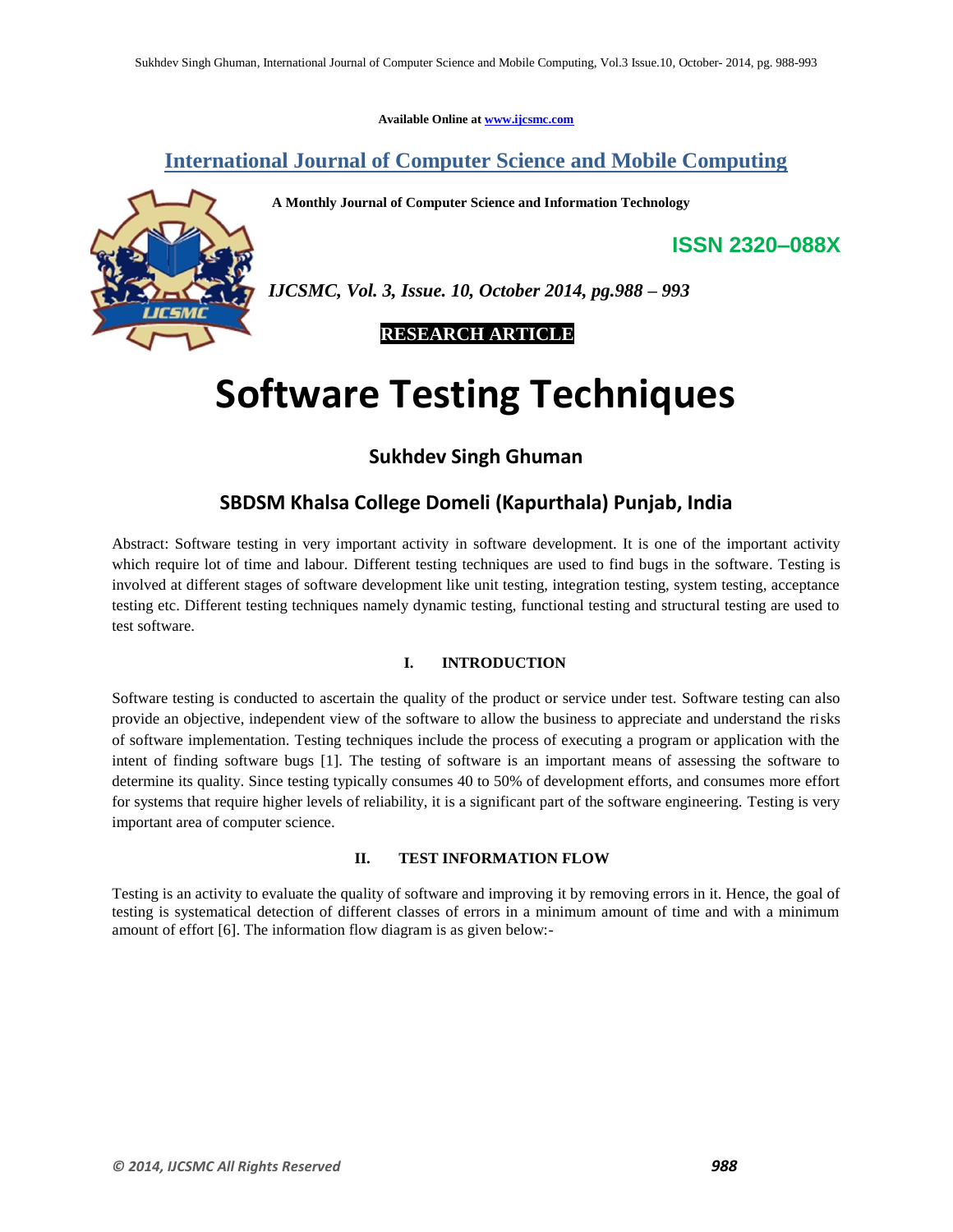

# **III. DIFFERENT LELVELS OF TESTING**

Tests are frequently grouped by where they are added in the software development process, or by the level of specificity of the test. Testing is involved in every stage of software life cycle, but the testing done at each level of software development is different in nature and has different objectives.

## *Unit Testing*

It is done at the lowest level. It tests the basic unit of software, which is the smallest testable piece of software. It is also called module or component testing. It refers to tests that verify the functionality of a specific section of code, usually at the function level. In an object-oriented environment, this is usually at the class level, and the minimal unit tests include the constructors and destructors.

## *Integration Testing*

It is performed when two or more tested units are combined into a larger structure. The test is often done on both the interfaces between the components and the larger structure being constructed, if its quality property cannot be assessed from its components. Integration testing is any type of software testing that seeks to verify the interfaces between components against a software design. Software components may be integrated in an iterative way one at a time or all components together. Integration testing works to expose defects in the interfaces and interaction between integrated components. Progressively larger groups of tested software components corresponding to elements of the architectural design are integrated and tested until the software works as a system [1] [2].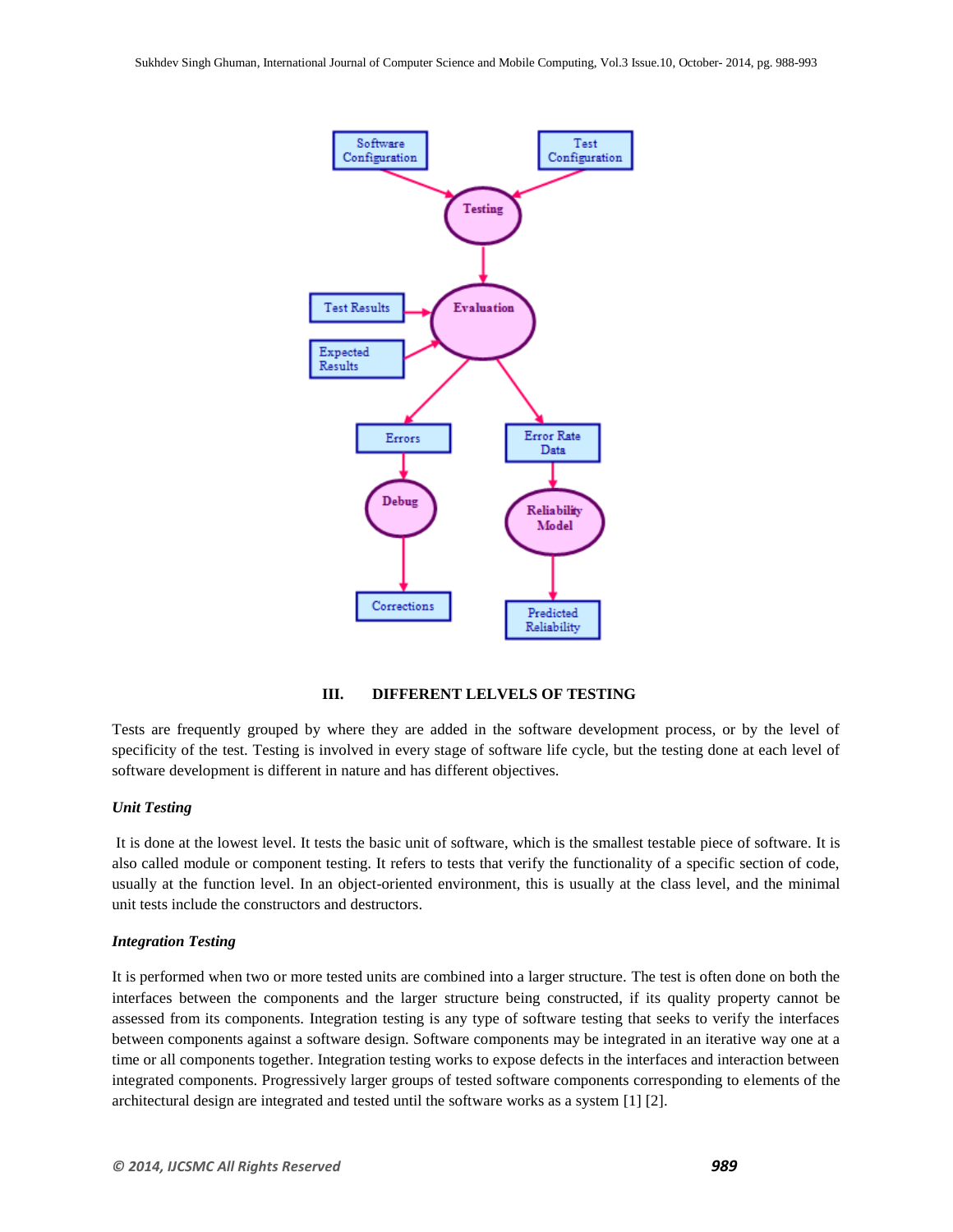# *System Testing*

It tends to affirm the end-to-end quality of the entire system. System test is often based on the functional or requirement specification of the system. Non-functional quality attributes, such as reliability, security, and maintainability, are also checked [1].

# **Acceptance Testing**

Acceptance is used to conduct operational readiness of a product, service or system as part of a quality management system. It is a common type of non-functional software testing, used mainly in software development and software maintenance projects. This type of testing focuses on the operational readiness of the system to be supported [1]. It is done when the completed system is handed over from the developers to the customers or users. The purpose of acceptance testing is rather to give confidence that the system is working than to find errors [2].

# **Alpha testing**

Alpha testing is simulated or actual operational testing by potential users/customers or an independent test team at the developers' site. Alpha testing is often employed for off-the-shelf software as a form of internal acceptance testing, before the software goes to beta testing. [1]

## **Beta testing**

Beta testing comes after alpha testing and can be considered a form of external user acceptance testing. Versions of the software, known as beta versions, are released to a limited audience outside of the programming team. The software is released to groups of people so that further testing can ensure the product has few faults or bugs. Sometimes, beta versions are made available to the open public to increase the feedback field to a maximal number of future users. [1]

## **Regression testing**

It focuses on finding defects after a major code change has occurred. Specifically, it seeks to uncover software regressions, or old bugs that have come back. Such regressions occur whenever software functionality that was previously working correctly stops working as intended. Typically, regressions occur as an unintended consequence of program changes, when the newly developed part of the software collides with the previously existing code. Common methods of regression testing include re-running previously run tests and checking whether previously fixed faults have re-emerged. The depth of testing depends on the phase in the release process and the risk of the added features. They can either be complete, for changes added late in the release or deemed to be risky, to very shallow, consisting of positive tests on each feature, if the changes are early in the release or deemed to be of low risk.

| <b>Testing Type</b> | <b>Specification</b>                   | <b>General Scope</b>            | <b>Opacity</b>          | <b>Tester</b>      |
|---------------------|----------------------------------------|---------------------------------|-------------------------|--------------------|
| Unit                | design;<br>Low level<br>Actual code    | <b>Classes</b>                  | White box               | Programmer         |
| <b>Integration</b>  | Low level design:<br>High level design | Multiple classes                | White box; Black<br>hox | Programmer         |
| <b>Functional</b>   | High level design                      | Whole product                   | <b>Black box</b>        | Independent tester |
| <b>System</b>       | Requirement<br>Analysis                | Whole product in<br>environment | Black box               | Independent tester |
| <b>Acceptance</b>   | Requirement                            | Whole product in                | <b>Black box</b>        | Customer           |

## TABLE 1: LEVELS OF TESTING [5]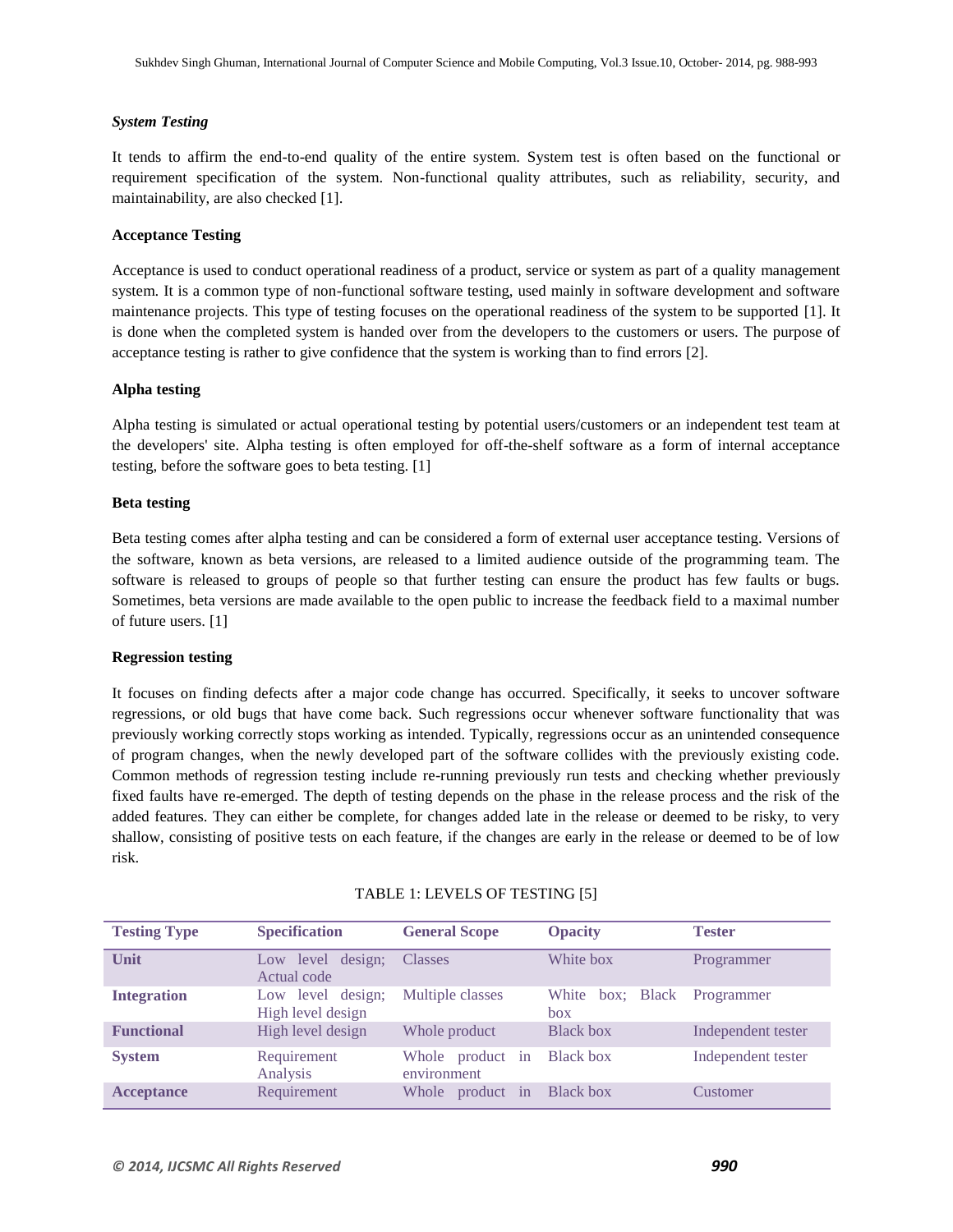|                   | Analysis                                       | environment                               |                         |                                               |
|-------------------|------------------------------------------------|-------------------------------------------|-------------------------|-----------------------------------------------|
| <b>Beta</b>       | Ad hoc                                         | Whole product in Black box<br>environment |                         | Customer                                      |
| <b>Regression</b> | Changed<br>Documentation;<br>High level design | Any of the above                          | Black box; White<br>box | Programmer<br><b>or</b><br>Independent tester |

# **IV. TESTING GOALS [4]**

A goal is a projected state of affairs that a person or system plans or intends to achieve. A goal has to be accomplishable and measurable. It is good if all goals are interrelated. In testing we can describe goals as intended outputs of the software testing process. Software testing has following goals:

# 2.1 Verification and Validation

It would not be right to say that testing is done only to find faults. Faults will be found by everybody using the software. Testing is a quality control measure used to verify that a product works as desired [10]. Software testing provides a status report of the actual product in comparison to product requirements (written and implicit). Testing process has to verify and validate whether the software fulfills conditions laid down for its release/use [8]. Testing should reveal as many errors as possible in the software under test, check whether it meets its requirements and also bring it to an acceptable level

of quality.

# 2.2 Priority Coverage

Exhaustive testing is impossible [9]. We should perform tests efficiently and effectively, within budgetary and scheduling limitations. Therefore testing needs to assign effort reasonably and prioritize thoroughly. Generally every feature should be tested at least with one valid input case. We can also test input permutations, invalid input, and non-functional requirements depending upon the operational profile of software. Highly present and frequent use scenarios should have more coverage than infrequently encountered and insignificant scenarios. A study by [3] on 25 million lines of code also revealed that 70-80% of problems were due to 10-15% of modules , 90% of all defects were in modules containing 13% of the code, 95% of serious defects were from just 2.5% of the code. Pareto principle also states that 80 percent of all software defects uncovered during testing will likely be traceable to 20 percent of all program components [2]. The problem, of course, is to isolate these suspect components and to thoroughly test them. Overall we target a wide breadth of coverage with depth in high use areas and as time and budget permits.

## 2.3 Balanced

Testing process must balance the written requirements, real-world technical limitations, and user expectations. The testing process and its results must be repeatable and independent of the tester, i.e., consistent and unbiased [4]. Apart from the process being employed in development there will be a lot unwritten or implicit requirements. While testing, the software testing team should keep all such requirements in mind. They must also realize that we are part of development team, not the users of the software. Testers personal views are but one of many considerations. Bias in a tester invariably leads to a bias in coverage. The end user's viewpoint is obviously vital to the success of the software, but it is not all that matters as all needs cannot be fulfilled because of technical, budgetary or scheduling limitations. Every defect/shortcoming has to be prioritized with respect to their time and technical constraints.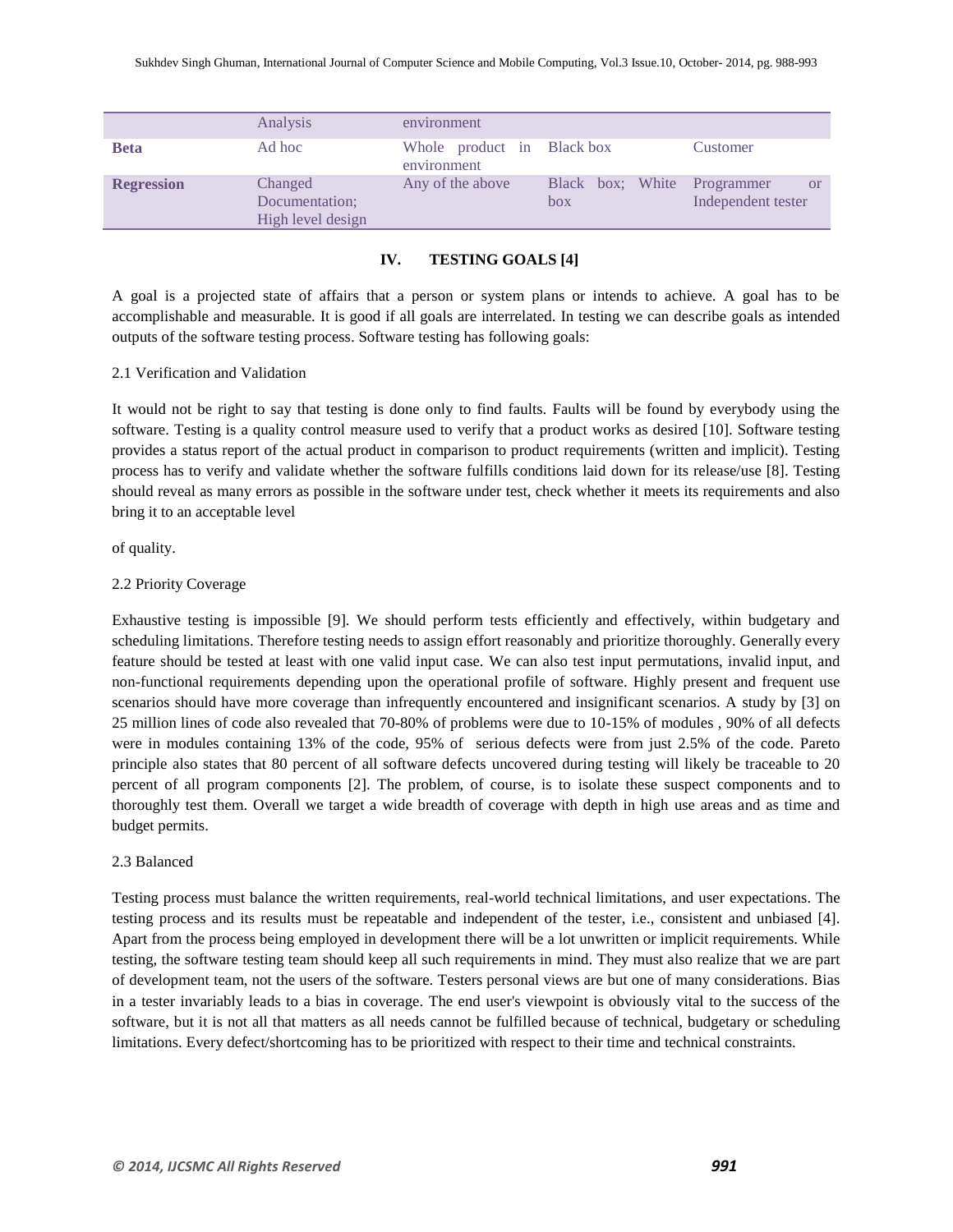## 2.4 Traceable

Documenting both the successes and failures helps in easing the process of testing. What was tested, and how it was tested, are needed as part of an ongoing testing process. Such things serve as a means to eliminate duplicate testing effort [10]. Test plans should be clear enough to be re-read and comprehended. We should agree on the common established documentation methods to avoid the chaos and to make documentation more useful in error prevention.

# 2.5 Deterministic

Problem detection should not be random in testing. We should know what are we doing, what are we targeting, what will be the possible outcome. Coverage criteria should expose all defects of a decided nature and priority. Also, afterward surfacing errors should be categorized as to which section in the coverage it would have occurred, and can thus present a definite cost in detecting such defects in future testing. Having clean insight into the process allows us to better estimate costs and to better direct the overall development.

# **V. TESTING TECHNIQUES**

The different testing techniques are available for testing software. We can use as per our requirements.

# Static Testing

Static program analysis is the analysis of computer software that is performed without actually executing programs. [1] In most cases the analysis is performed on some version of the source code, and in the other cases, some form of the object code. Different static or Manual testing Techniques are as listed below [3]

- Walk through
- Informal Review
- Technical Review
- Inspection

## Dynamic Testing

Dynamic testing is also known as dynamic analysis. It is a term used in software testing to describe the testing of the dynamic behavior of the program or code. It is concerned with the examination of the physical response from the system to variables that are not constant and change with time. In dynamic testing the software must actually be compiled and run. It involves working with the software, giving input values and checking if the output is as expected by executing specific test cases which can be done manually or with the use of an automated process. This is in contrast to static testing. Unit tests, integration tests, system tests and acceptance tests utilize dynamic testing.

## Functional Testing

Functional testing is a quality assurance process and a type of black box testing that bases its test cases on the specifications of the software component under test. Functions are tested by feeding them input and examining the output, and internal program structure is rarely considered (not like in white-box testing). [2] Functional testing usually describes what the system does. [1] The selection of test cases for functional testing is based on the requirement or design specification of the software entity under test. Examples of expected results sometimes are called test oracles, include requirement/design specifications, hand calculated values, and simulated results. Functional testing emphasizes on the external behavior of the software entity. [2]